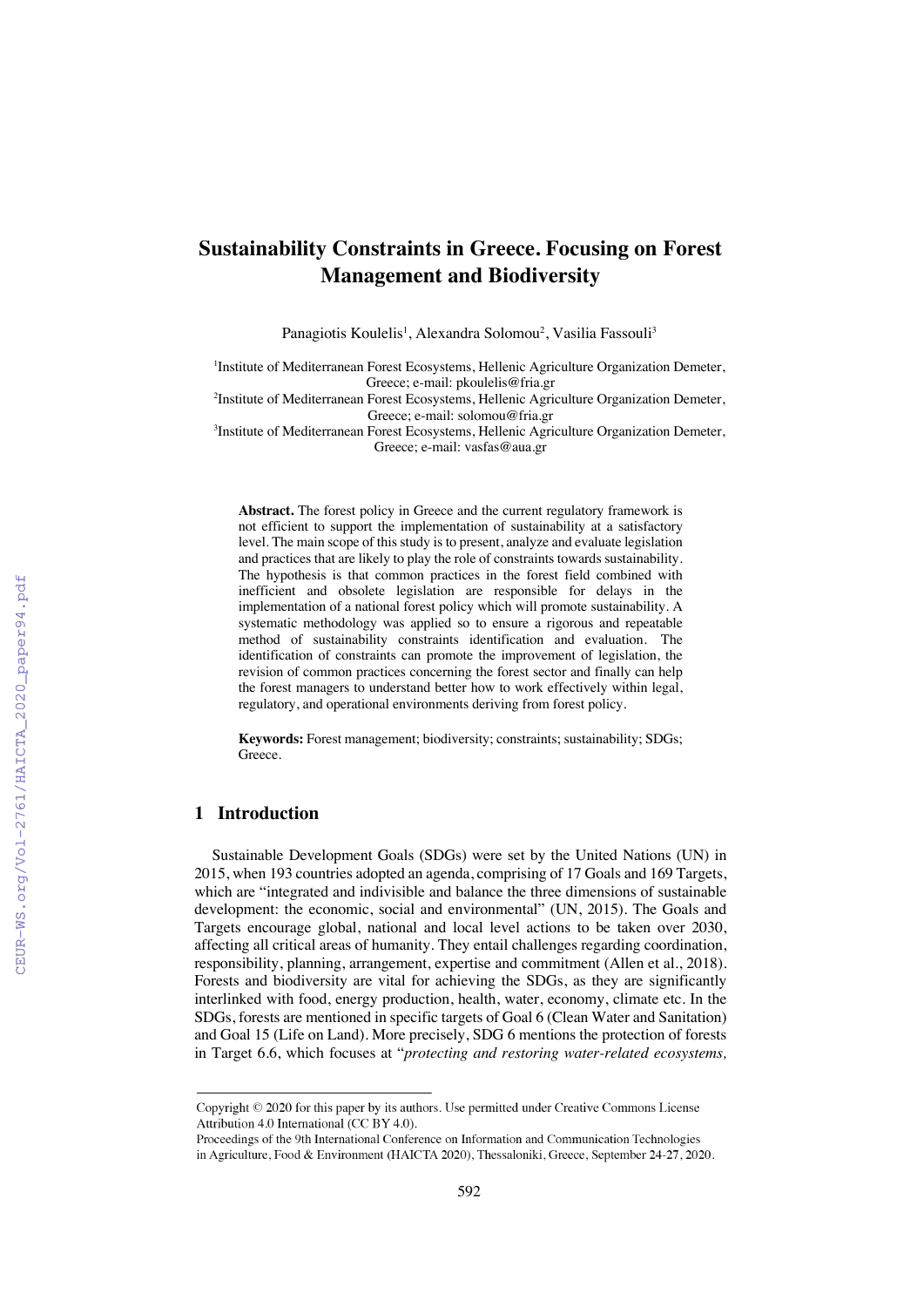*including mountains, forests etc.*" (UN, 2015). SDG 15 focuses on "*the protection, restoration and promotion of sustainable use of terrestrial ecosystems and sustainable forest management as well as halting and reversing the loss of biodiversity and land degradation*". To accomplish Goal 15, UN members have to achieve 12 targets, from which 3 refer directly to forests (15.1, 15.2 and 15.B) (table 1) and 7 to biodiversity (15.1, 15.4, 15.5, 15.7, 15.8, 15.9, 15.A) (table 2).

According to the Sustainable Development Goals Report 2019 (UN, 2019), biodiversity loss is critical, with approximately one million species facing extinction. Concerning the implementation of the Agenda, the report depicts an unavailability of implementation means and financing (UN, 2019). Concerning forests and biodiversity in Goal 15, globally, there are some promising trends, portraying the increase of terrestrial ecosystems and biodiversity protection (plus financial assistance) and the decrease of forest loss. On the other hand, biodiversity loss continues, and efforts for protection and restoration of ecosystems and species, are frustrated due to invasive species and poaching and trafficking of wildlife. A beating alarm, clearly portrayed in the Report (UN, 2019), is the deterioration of the Red List Index (risk of extinction), from 0.82 in 1993 to 0.73 globally in 2019 (a value of 1 indicates no threat, and a value of 0 indicates that all species are extinct).

#### **1.1 Current situation in forest management**

Based on table 1, more concern is given by the SDGs in conservation, restoration and sustainable use of terrestrial and inland freshwater ecosystems and their services, particularly forest ecosystems, aiming to promote the implementation of sustainable management, halt deforestation, restore degraded forests and increase afforestation and reforestation. Finally, target 15D underlines the need for stable financial support to sustainable forest management. According to Spanos et al. (2015), the main forest management approaches in Greece are wood and non-wood production, like resin, honey, wild plants, livestock etc. Additionally, attention is given to the social uses like wildlife, recreation and hunting. Considered that more than 63.5% of the forests are state-owned, 12% are owned by local communities and the rest 22.5% are privatelyowned (by monasteries or individuals etc.), the major stakeholder of the Greek forests is the state (FRA, 2015). Thus, Greek authorities are responsible for the long-term implementation of SDGs and for the implementation and the updating of the legislation and practices that are common in the forest sector. Even with the management of private owned forests, the final management plan must be authorized by the local forest service, considering that same laws are applied in public and in private forests. This type of administration seems to be very state-centered, followed by weaknesses like bureaucracy or slow decision-making. On the other hand, this administration offers a relative security in terms of strict law enforcement and the protection of the forests.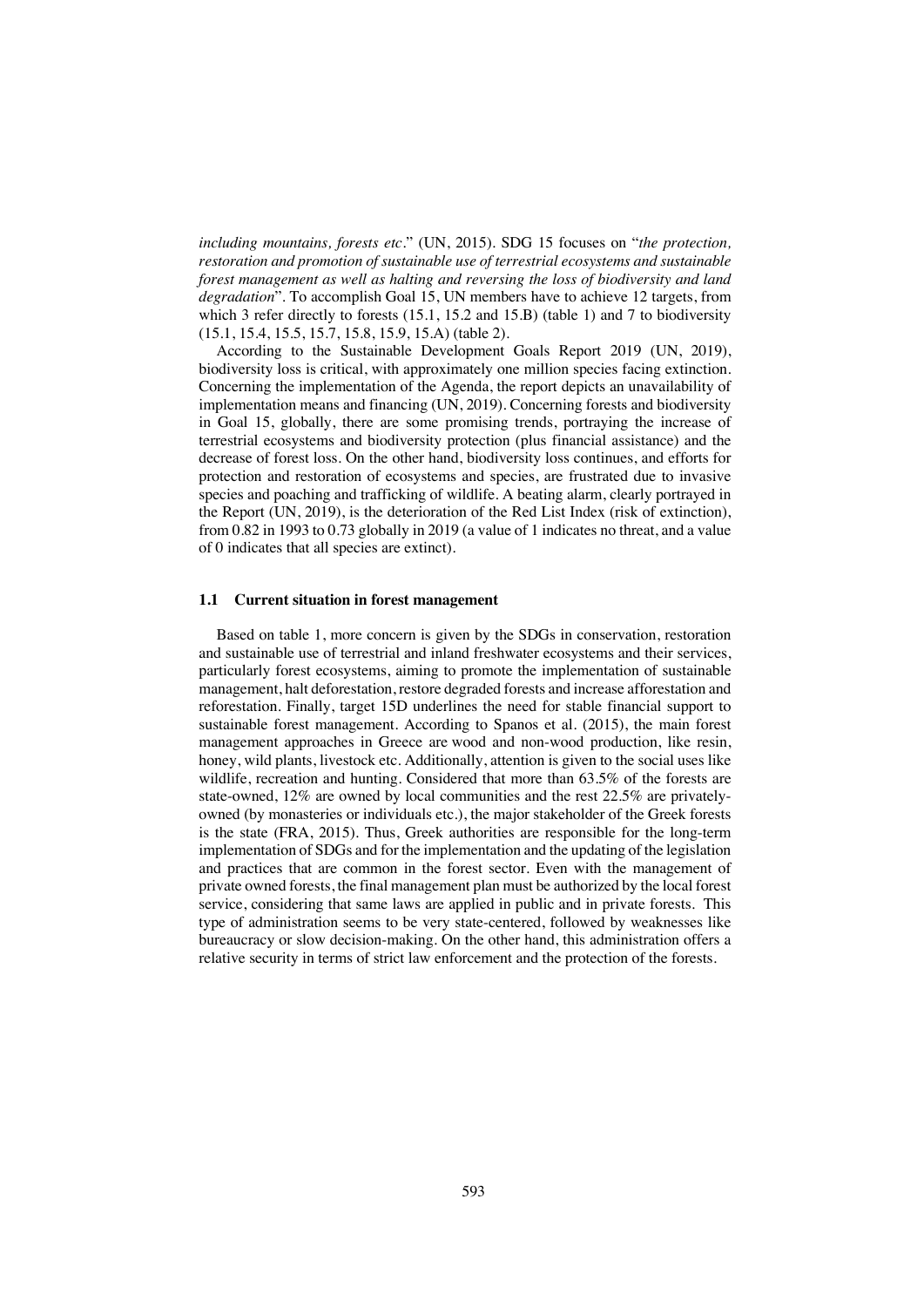Table 1. Targets aiming to Goal 15 regarding forests.

|                                                                                                                                                                                                                                               |                                                   | <b>15.1</b> By 2020, ensure<br>the<br>conservation, restoration<br>and<br>sustainable use of terrestrial and<br>inland freshwater ecosystems and<br>their services, in particular forests,<br>wetlands, mountains and drylands,<br>in line with obligations under<br>international agreements. |
|-----------------------------------------------------------------------------------------------------------------------------------------------------------------------------------------------------------------------------------------------|---------------------------------------------------|------------------------------------------------------------------------------------------------------------------------------------------------------------------------------------------------------------------------------------------------------------------------------------------------|
| <b>Goal 15.</b> Protect, restore<br>and promote sustainable use<br>of terrestrial ecosystems,<br>sustainably manage forests,<br>combat desertification, and<br>halt<br>and<br>land<br>reverse<br>degradation and<br>halt<br>biodiversity loss | <b>FOREST</b><br><b>RELATED</b><br><b>TARGETS</b> | <b>15.2</b> By 2020, promote the<br>implementation of sustainable<br>management of all types of forests,<br>halt deforestation, restore degraded<br>forests and substantially increase<br>afforestation and reforestation<br>globally.                                                         |

**15.B** Mobilize significant resources from all sources and at all levels to finance sustainable forest management and provide adequate incentives to developing countries to advance such management, including for conservation and reforestation.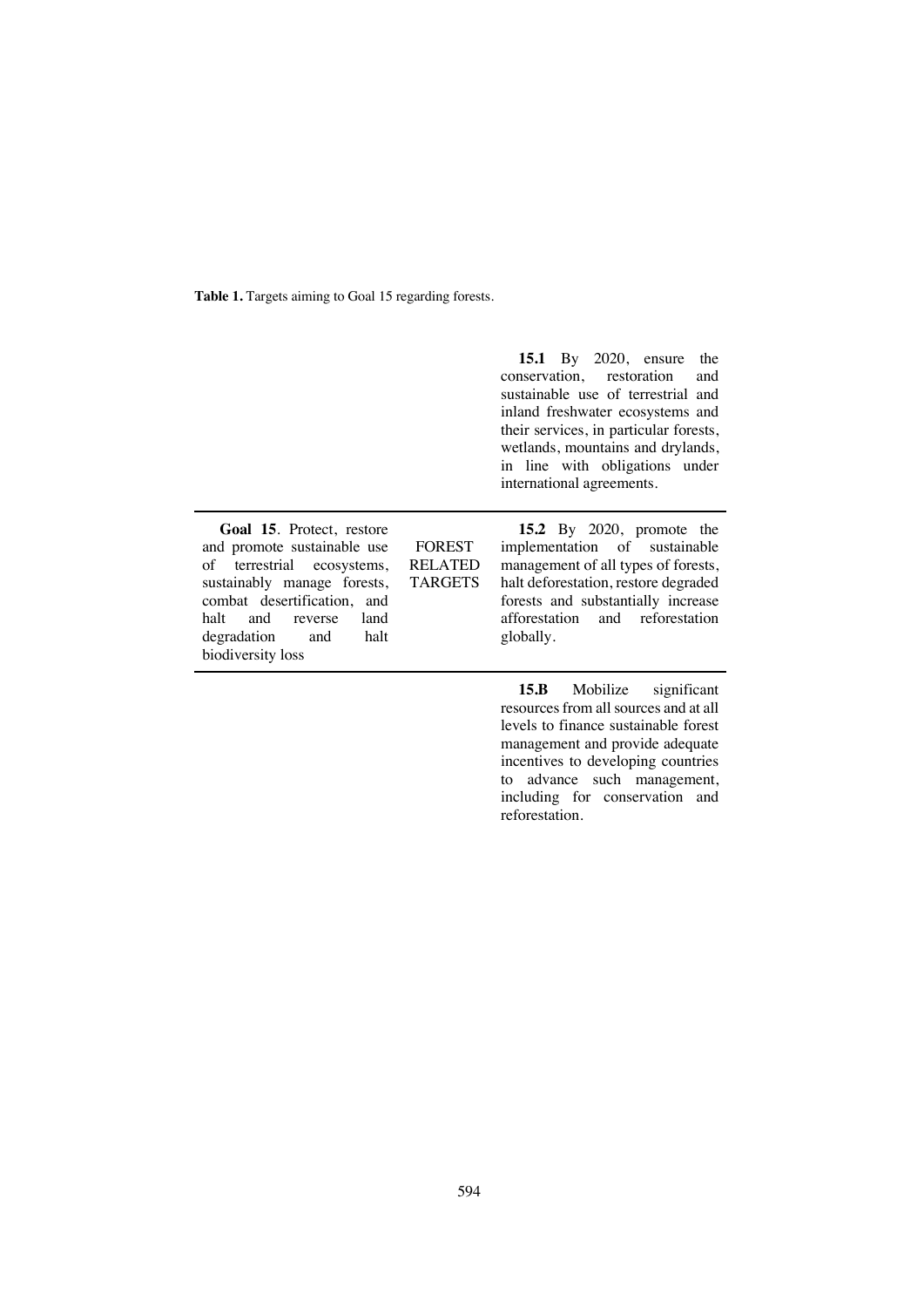Table 2. Targets aiming to Goal 15 regarding biodiversity.

|                                                                                                                                                                                                                                                                                  |                                                         | <b>15.1</b> By 2020, ensure the<br>conservation, restoration and<br>sustainable use of terrestrial<br>inland<br>freshwater<br>and<br>ecosystems and their services,<br>in particular forests, wetlands,<br>mountains and drylands, in line<br>obligations<br>with<br>under<br>international agreements. |
|----------------------------------------------------------------------------------------------------------------------------------------------------------------------------------------------------------------------------------------------------------------------------------|---------------------------------------------------------|---------------------------------------------------------------------------------------------------------------------------------------------------------------------------------------------------------------------------------------------------------------------------------------------------------|
|                                                                                                                                                                                                                                                                                  |                                                         | 15.4 By 2030, ensure the<br>of<br>conservation<br>mountain<br>including<br>ecosystems,<br>their<br>biodiversity,<br>in<br>order<br>to<br>their<br>enhance<br>capacity<br>to<br>provide<br>benefits<br>that<br>are<br>essential<br>for<br>sustainable<br>development.                                    |
|                                                                                                                                                                                                                                                                                  |                                                         | 15.5<br>Take<br>urgent<br>and<br>significant action to reduce the<br>degradation of natural habitats,<br>halt the loss of biodiversity<br>and, by 2020, protect<br>and<br>the<br>extinction<br>prevent<br>of<br>threatened species.                                                                     |
| 15.<br>Goal<br>Protect,<br>and<br>promote<br>restore<br>$\sigma$ f<br>sustainable<br>use<br>terrestrial<br>ecosystems,<br>sustainably<br>manage<br>combat<br>forests,<br>desertification, and halt<br>and<br>land<br>reverse<br>halt<br>degradation<br>and<br>biodiversity loss. | <b>BIODIVERSITY</b><br><b>RELATED</b><br><b>TARGETS</b> | 15.7 Take urgent action to<br>end poaching and trafficking of<br>protected species of flora and<br>fauna and address both demand<br>and supply of illegal wildlife<br>products.                                                                                                                         |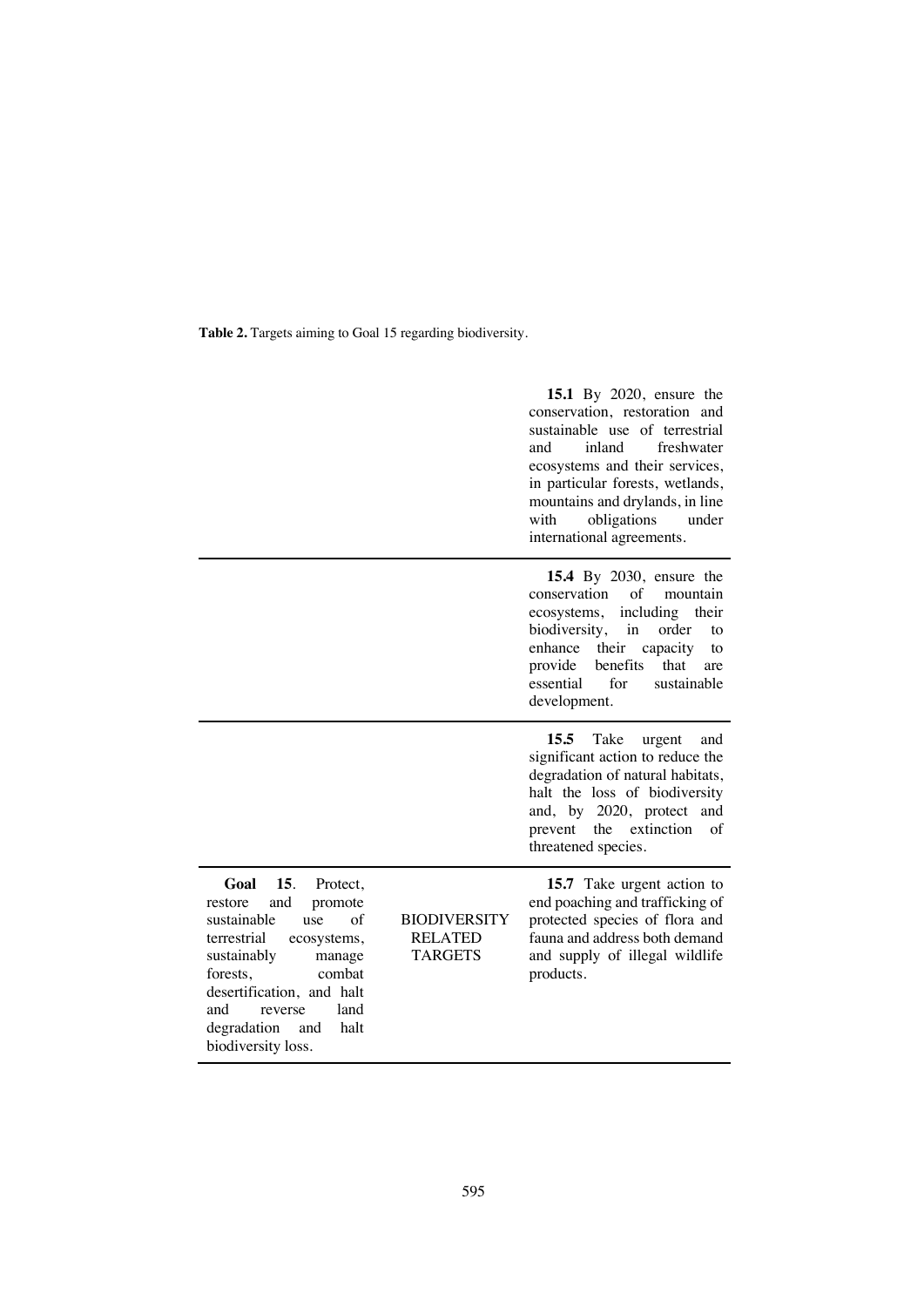| 15.8 By 2020, introduce<br>the<br>prevent<br>to<br>measures<br>introduction and significantly<br>reduce the impact of invasive<br>alien species on land and water<br>ecosystems and control or<br>eradicate the priority species.             |
|-----------------------------------------------------------------------------------------------------------------------------------------------------------------------------------------------------------------------------------------------|
| 15.9 By 2020, integrate<br>ecosystem and biodiversity<br>values into national and local<br>planning,<br>development<br>processes, poverty reduction<br>strategies and accounts                                                                |
| Mobilize<br>15.A<br>and<br>significantly increase financial<br>resources from all sources to<br>conserve and sustainably use<br>biodiversity and ecosystems                                                                                   |
| 15.C<br>Enhance<br>global<br>support for efforts to combat<br>poaching and trafficking of<br>protected species, including by<br>increasing the capacity of local<br>communities<br>to<br>pursue<br>livelihood<br>sustainable<br>opportunities |

#### **1.2 Current situation in biodiversity**

The protection of the natural and cultural environment is a state obligation and a citizen's right, protected by the Greek Constitution (Article 24) and by various legislative initiatives, which cover a plethora of environmental aspects, such as forest management (Forest Code of Greece), species protection, conservation of indigenous farm animal breeds, structured environment, protected areas etc. Greece is considered as a biodiversity "hot-spot", with more than 6200 endemic species (Legakis, 2010; Georgiou and Delipetrou, 2011) and as one of the most important endemic centers in Europe and the Mediterranean, with 1278 endemic species (22.2% of the total number of species) and 452 endemic subspecies, representing 1461 taxa (22.1% of the total taxa number). Regarding its fauna, 23130 species of land and freshwater animals have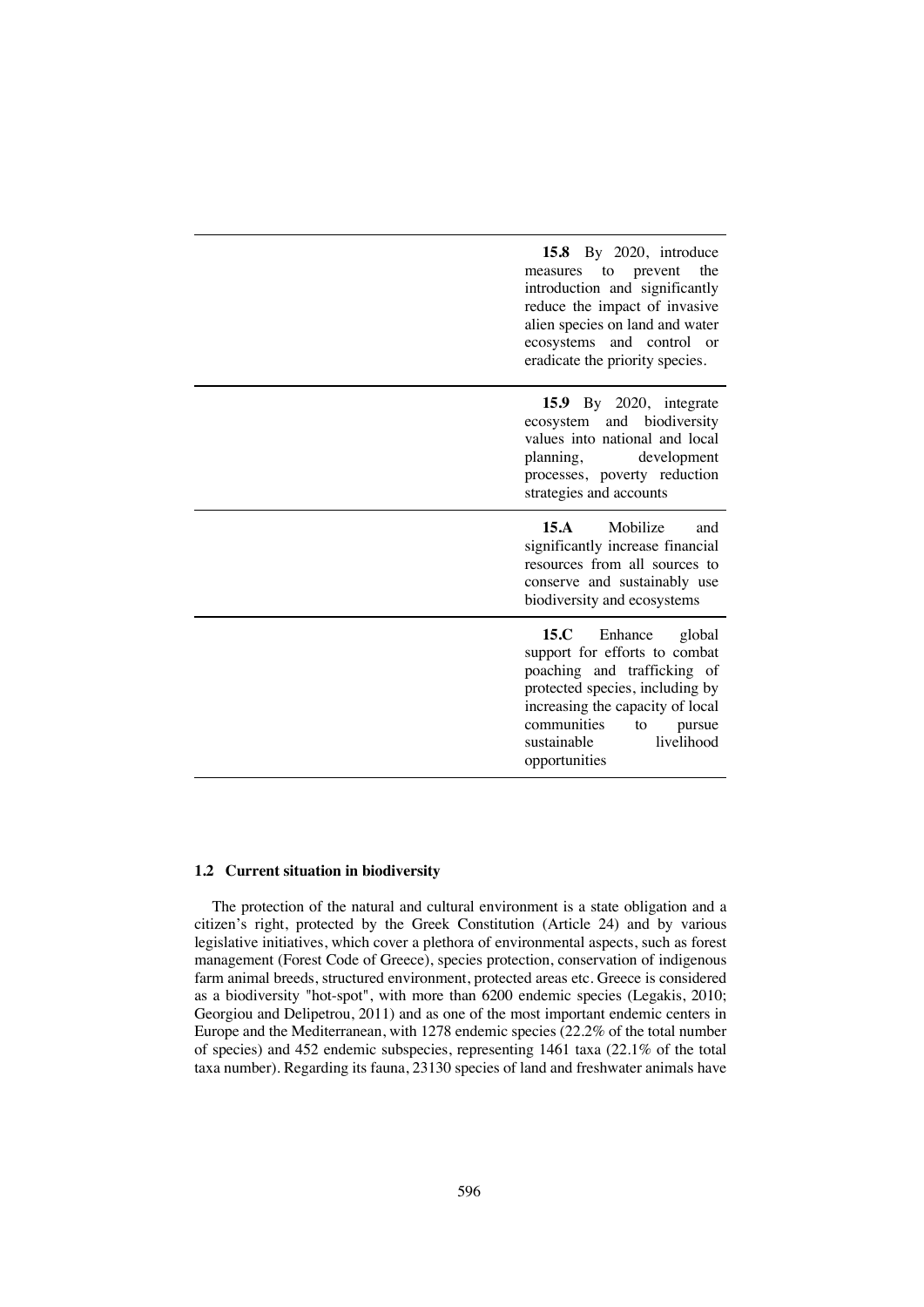been recorded so far, of which 3956 are endemic, as well as another 3500 marine species (Fauna Europaea Web Service, 2004; Legakis and Maragkou, 2009). Regarding biodiversity and its conservation, law 3937 stands in the country from 2011 (Greek OJ number 60/Α of 31.03.2011), and its status is constantly monitored by the Ministry of Environment and Energy. In 2014 a National Strategy for biodiversity was approved to be implemented until 2029 (Greek OJ number 2383 of 8.11.2014), (HLPF, 2018). In 2017, Law 4495/2017 was approved for the Control and Protection of the Structured Environment (Greek OJ number 167/Α of 3.11.2017), and JMD 50743/2017 for the Revision of the national catalog of areasfalling under the European Ecological Network Natura 2000 (Joint Ministerial Decision number 4432/Β of 15.12.2017).

# **2 Materials and methods**

Aiming to a systematic research to discover the necessary knowledge through describing, explaining the sustainability context at national level (regarding current practices in forest management and biodiversity protection), a document analysis was adopted. Document analysis is a systematic procedure for reviewing or evaluating documents—both printed and electronic (computer-based and Internet-transmitted) material, which requires that data are examined and interpreted to elicit meaning, gain understanding, and develop empirical knowledge (Corbin & Strauss, 2008; Rapley, 2007). As Bowen (2009) reports, documents that may be used for systematic evaluation as part of a study, take a variety of forms. The approach of this study mostly follows public records of legislation, press releases, papers, books and journals which are related to forest management and biodiversity protection. Following that, the study employs literature reviewing, personal practical knowledge and statements of the authors as well, to achieve convergence and corroboration.

# **3 Results and Discussion**

A thorough, systematic review of documentation provided background information is presented in graph 1, aiming to list, interpret and understand important constraints. Target 15.B points towards financing sustainable forest management and mobilizing significant resources. In contrast, Spanos et al., (2015) reported the issue of the weak financing in forestry in general and the lack of investment in the exploitation of the potential of forest resources. The issue of poor financing seems to be listed also at the national forestry strategic plan (2018) (Article 7). In addition, Kazana et al. (2015) includes the lack of funds in forest management plan studies and Koulelis (2011) referred that the motives offered for private investments in the timber sector are deficient. Targets 15.1 and 15.2. promote the implementation of sustainable forest management of all types of forests. Spanos et al. (2015) reported that in Greece the logging system is problematic, with deficiencies in the organization of wood harvesting in forests, and significant negative effects, both on forestry working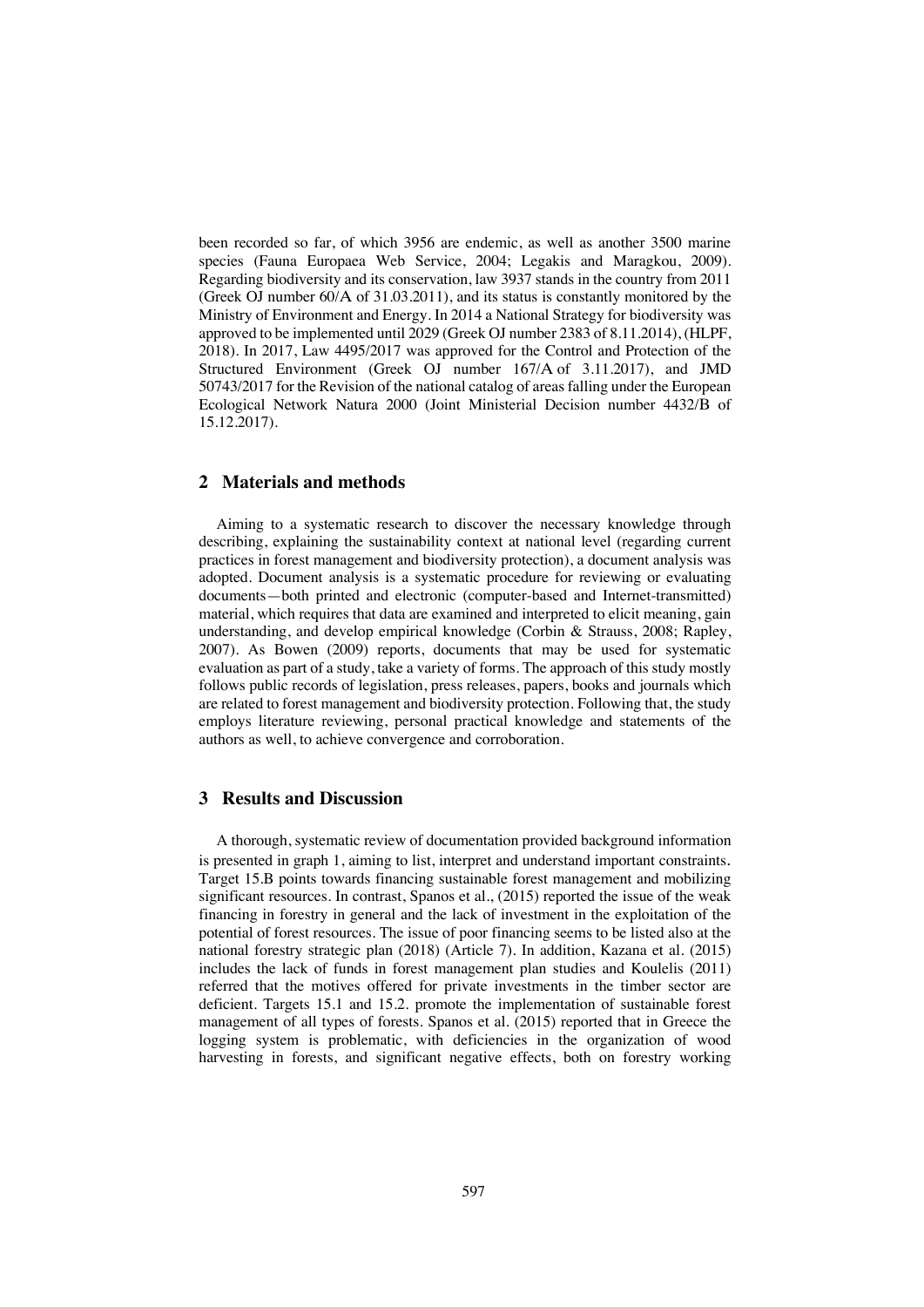operations and the forest. They claimed that practices like substantial supervision by foresters play their negative role. Furthermore, inefficient and outdated management practices make it difficult to continue logging operations and forest production especially in environmentally sensitive areas (N. 2000 Network, National Parks, Aesthetic Forests). The high cost and the outdated methods of harvesting and production, the highland terrain of the Greek mountains and the low level of automation in harvesting increase production and transportation costs(Koulelis, 2016). Kazana et al. (2015) also adds the exploitation system of public forest and the outdated forest management plans standards in the weaknesses factors of a SWOT analysis for sustainable forest management and monitoring in Northern Greece. Moreover, deficiencies in the information system and statistical forestry, an administration system of forestry services not performing well and incomplete support for forestry research are reported by Spanos et al. (2016). The lack of know-how (new technologies and tools) and inefficient forestry legislation is reported by Kazana et al. (2015), while complicated forest legislation is reported by Solomou et al. (2016). Incomplete support for forestry research is also reported by Spanos et al. (2016). The authors' view on this issue converges. Forest research enhances the protection and exploitation of the national forest resources at the same time.

Inadequate standardization of forest products, problematic exploitation of timber and other forest products, lack of modern systems in quality certification of wood and forest management, are some expressions of the common observed constraint of the lack of a national forest products certification system (Georgiadis & Cooper, 2007; Koulelis, 2011; Kazana et al., 2015; Spanos et al., 2016). The above-mentioned constraints may be validated, as recently, in 2018, a National Strategy for Forests was established in Greece (The National Forestry Strategic Development Plan 2018-2038), to address them through respective actions.

Regarding biodiversity constraints, Solomou (2013) reported insufficient scientific data on the individual components of biodiversity and the trends that characterize them, thus appropriate measures, such as optimizing the demarcation of protected areas are necessary. Dimopoulos et al. (2006) denoted that the lack of monitoring data can reduce the capacity for informed decision-making towards conservation targets.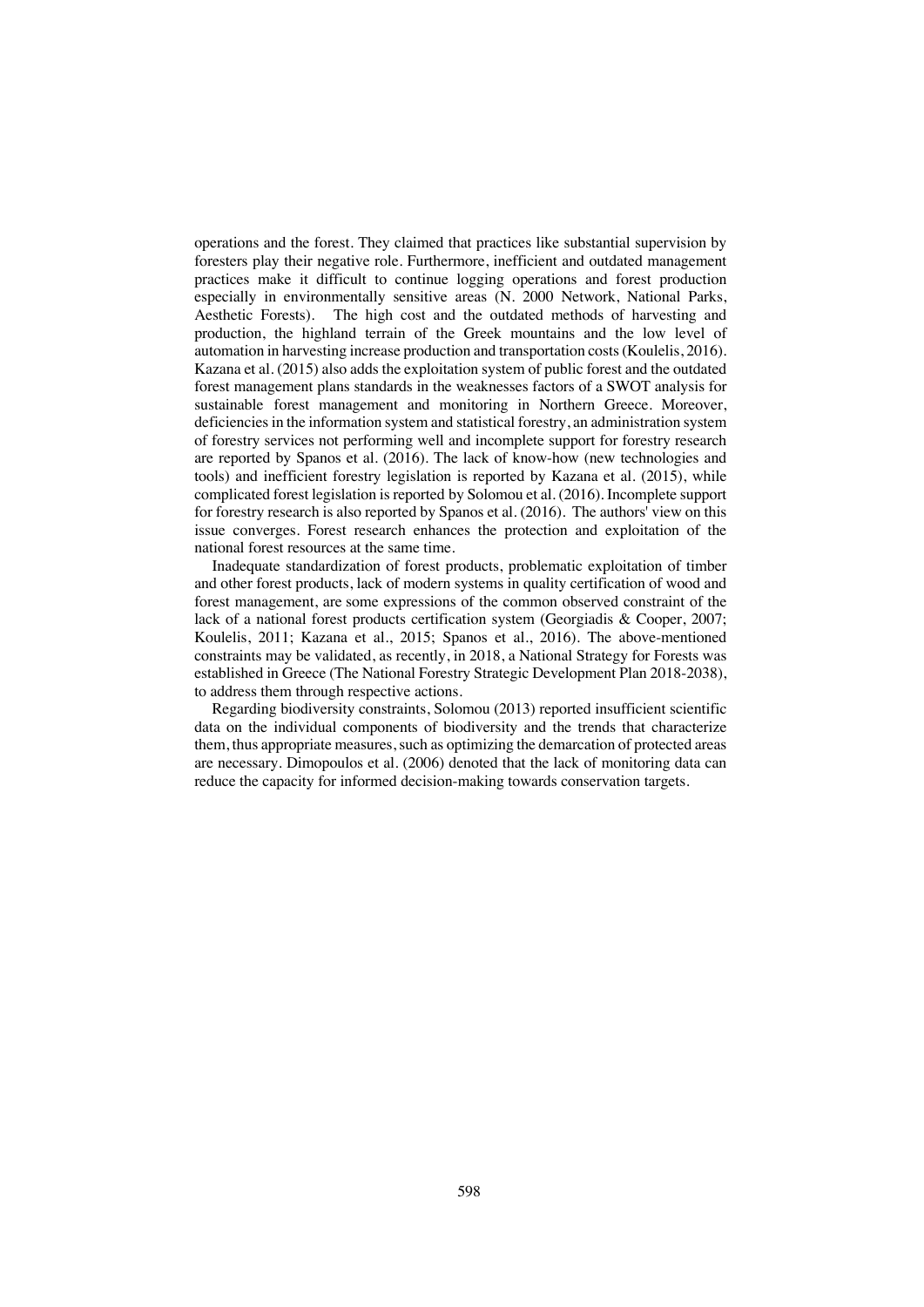

**Fig. 1.** National constraints towards forests sustainability.

According to Solomou and Sfougaris (2011), it is crucial to detect spatial–temporal biodiversity changes through monitoring for better allocation of conservation efforts and assessment of the progress towards relevant targets.

Additionally, National Strategy & Action Plan for Biodiversity (2014) focused on the partial (or non) implementation of the existing institutional framework, which enables various illegal activities to occur, such as: poaching, overfishing, etc. Also, the lack of adequate environmental education/awareness of those engaged in productive activities do not allow them to make environmentally friendly choices. Moreover, several important biodiversity constraints such as a) the non - integration of sustainability principles in productive activities, b) the lack of stable funding, understaffing of protected area management structures, c) the lack of specialized and adequately staffed related services at central and regional level. (Solomou & Sfougaris 2011; National Strategy & Action Plan for Biodiversity, 2014; EKBY 2020; Nature and biodiversity of Greece 2020; Solomou 2013).

## **4 Conclusions**

Constraints such as lack of resources by the government, bureaucracy, lack of investments and a forest certification system, weak private forest sector and inefficient logging system were detected. Likewise, the lack of effective monitoring of biodiversity, knowledge gaps, poorly performing system administration and the ineffective law enforcement simultaneously with the intermittent productive relationships between public administration, academia and other authorities were detected as the most common constraints towards sustainability. One main vision of the National Strategy is to "Ensure sustainability and increase the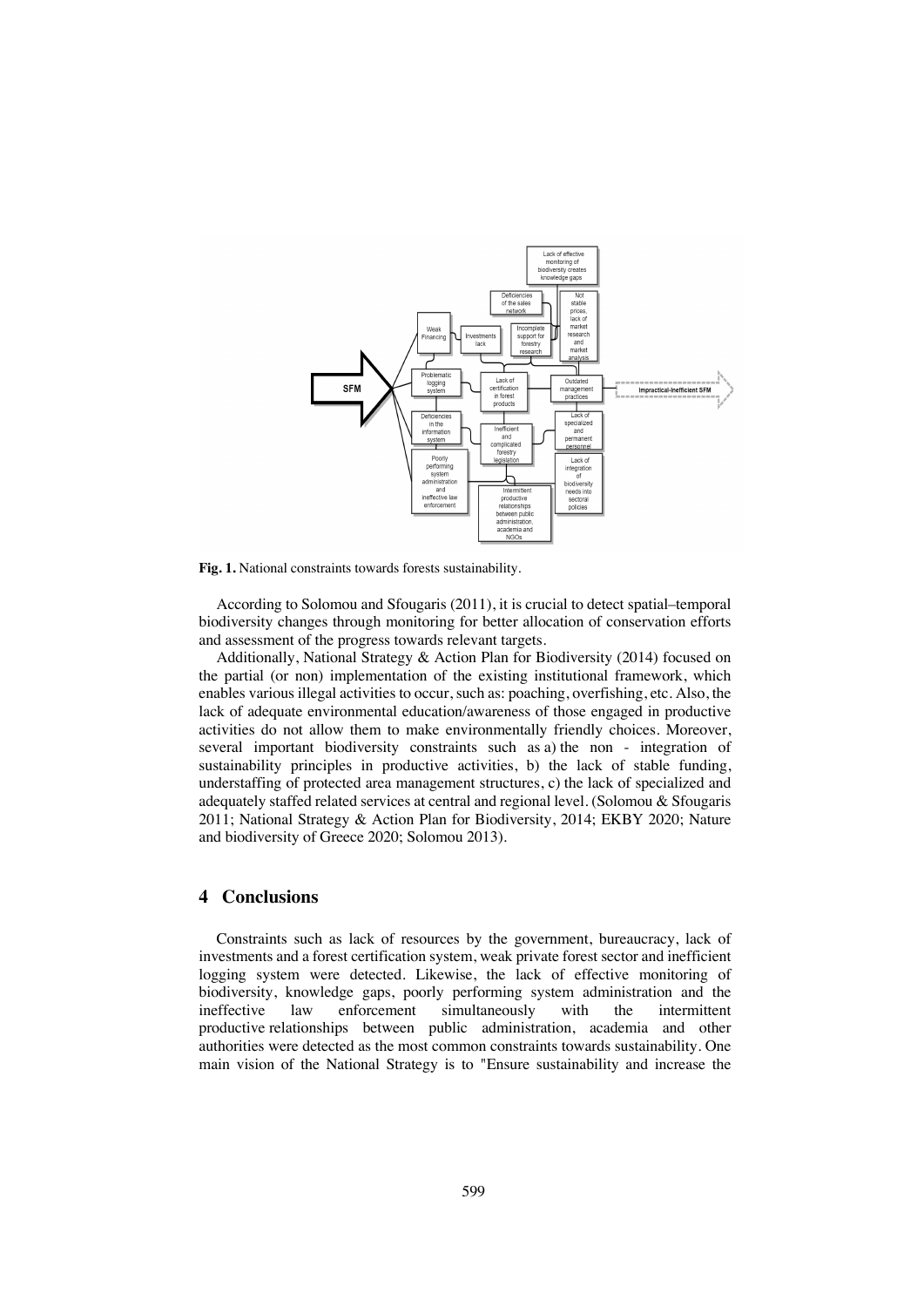contribution of forest ecosystems to the country's economy through multifunctionality, adaptability and strengthening their socio-economic role" (Article 2), a vision totally compatible with the SDG 15 and its targets. From now on, it must be proven in time that all these proposed actions will be implemented. Any new forestry-related legislation submitted for voting should consider both the SDGs and the national strategy vision.

## **References**

- 1. Bowen, G. (2009) Document Analysis as a Qualitative Research Method. Qualitative Research Journal, Vol. 9 No. 2, pp. 27-40. https://doi.org/10.3316/QRJ0902027
- 2. Butchart, S.H.M., Walpole, M., Collen, B. (2010) Global biodiversity: indicators of recent declines. Science 328:1164–1168
- 3. CBD (2010) Decision X/2, the strategic plan for biodiversity 2011–2020 and the Aichi biodiversity targets. Nagoya, Japan, 18–29 Oct 2010
- 4. CITES (1983) Convention on International Trade in Endangered Species of Wild Fauna and Flora. Available at: https://www.cites.org/sites/default/files/eng/disc/CITES-Convention-EN.pdf
- 5. Corbin, J. & Strauss, A. (2008) Basics of qualitative research: Techniques and procedures for developing grounded theory (3rd ed.). Thousand Oaks, CA: Sage.
- 6. Denzin, N. K. (1970) The research act: A theoretical introduction to sociological methods. New York: Aldine
- 7. DeWan, A.A., Zipkin, E.F. (2010) An integrated sampling and analysis approach for improved biodiversity monitoring. Environ. Manag. 45:1223–1230
- 8. Dimopoulos P., Bergmeier E., Fishcer. P. (2006) Natura 2000 habitat types of Greece evaluated in the light of distribution, threat and responsibility. Biology and Environment 106B: 175-187.
- 9. FAO/FRA (2015) Global Forest resources assessment, country report, Greece Rome 2014
- 10. Fauna Europaea Web Service (2004) Fauna Europaea version 1.1. Available at http://www.faunaeur.org
- 11. Georgiadis, N.M., Cooper, R.J. (2007) Development of a forest certification standard compatible with PEFC and FSC's management requirements. A case study from Greece. Forestry, Oxford Journals 80(2):113–135
- 12. Georgiou, K. and Delipetrou, P. (2011) CHLORIS database: Endemic, Threatened and Protected plants of Greece, University of Athens.
- 13. Greek Biotope/Wetland Centre (EKBY) (2020) Viewed 21 June 2020, http://www.ekby.gr/ekby/el/EKBY\_biodiversity\_el.html
- 14. High-level Political Forum, United Nations (2020) Viewed 14 May 2020, https://sustainabledevelopment.un.org/hlpf/2018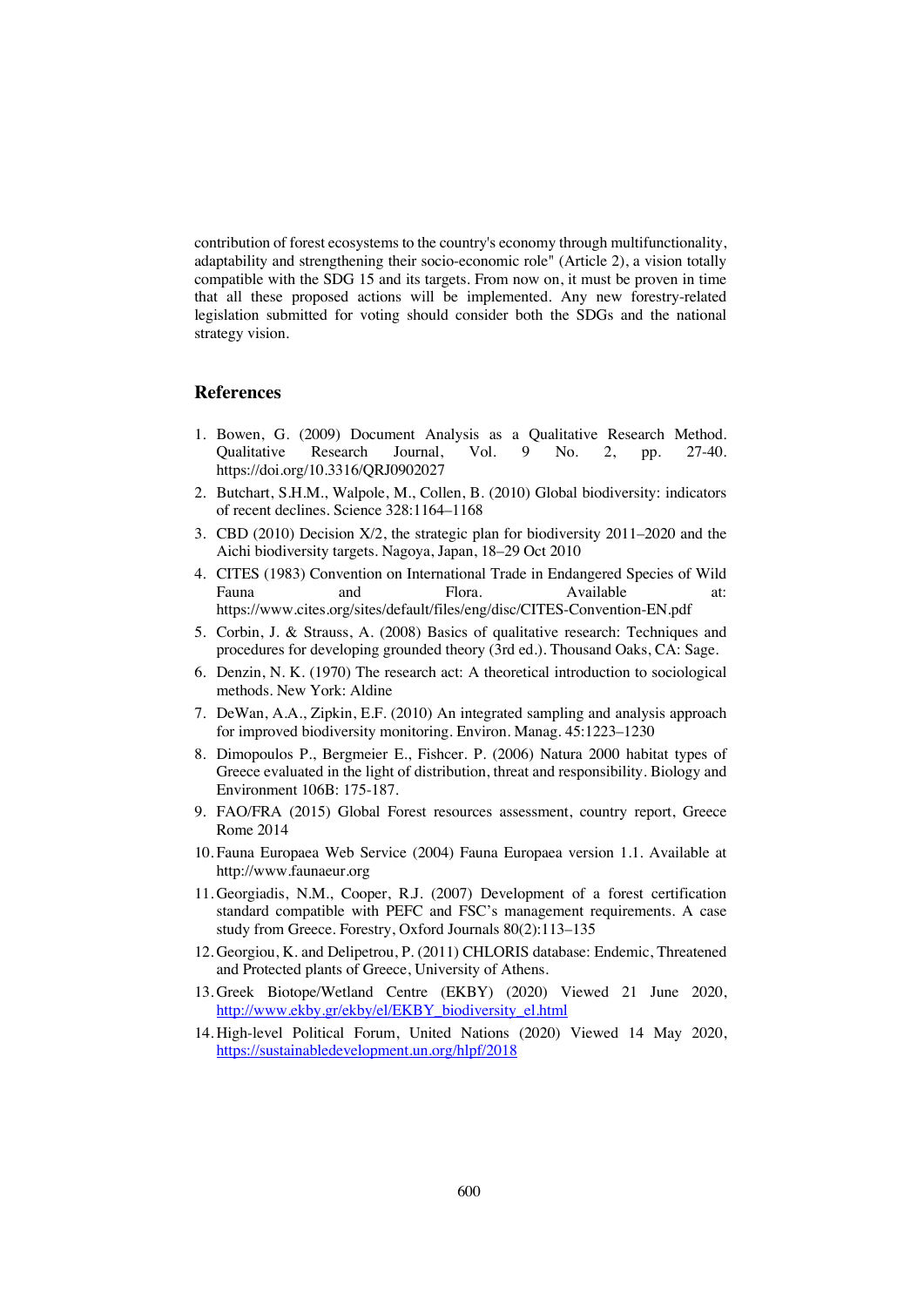- 15. Karavitis, C.A., Tsesmelis, D.E., Skondras, N.A., Stamatakos, D., Alexandris, S., Fassouli, V., Vasilakou C.G., Oikonomou, P.D., Gregoričc, G., Grigg, N.S., and Vlachos, E.C. (2014) Linking drought characteristics to impacts on a spatial and temporal scale. Water Policy 16 (2014) 1172–1197.
- 16. Kazana, V., Kazaklis, A., Stamatiou, C., Koutsona, P., Boutsimea, A., & Fotakis, D. (2015) SWOT analysis for sustainable forest policy and management: A Greek case study. International Journal of Information and Decision Sciences, 7(1), 32– 50. https://doi.org/10.1504/IJIDS.2015.068116
- 17. Koulelis, P.P. (2011) Greek timber industries and wood product markets over the last century: Development constraints and future directions. Annals of Forest Research.
- 18. Koulelis, P.P. (2016) Forest products consumption and trade deficit in Greece during the financial crisis: a quantitative statistical analysis. OJBM April:258–265
- 19. Koulelis, P.P. (2019) Restructuring the Greek Forest Sector in Order to Facilitate Rural Development in Greece. https://doi.org/10.1007/978-3-030-02312-6\_2
- 20. Legakis, A. (2010) Threatened, Protected and Endemic species of Greece, zoological museum, department of biology, University of Athens.
- 21. Legakis, A. and Maragkou, P. (2009) The Red Book of Endangered Animals of Greece. Hellenic Zoological Society, Athens, p. 528.
- 22. Mergos, G. and Patsavos, P. (2017) Cultural Heritage and Sustainable Development. Technical University of Crete.
- 23. Ministry of Environment, Energy & Climate Change (2014) National Strategy & Action Plan for Biodiversity. https://www.cbd.int/doc/world/gr/gr-nbsap-01en.pdf
- 24. Nature and Biodiversity of Greece (2020) Viewed on 15 June 2020 http://biodiversity-info.gr/
- 25. Pereira, H.M., Cooper, H.D. (2006) Towards the global monitoring of biodiversity change. Trends Ecol Evol 21:123–129.
- 26. Pereira, H.M., Ferrier, S., Walters, M. (2013) Essential biodiversity variables. Science 339:377–378.
- 27.Rapley, T. (2007) Doing conversation, discourse and document analysis. London: Sage.
- 28. Sfakianaki, E., Iliadis, T., Zafeiris, E. (2015) Crisis management under an economic recession in construction: the Greek case. Int J Manag Decis Mak 14:373–389 https://doi.org/10.1504/ Ijmdm.2015.074015
- 29. Sfenthourakis, S., Legakis, S., Spyropoulou, S. (1998) First national report on the convention on biological diversity, Greece. Ministry of Environment, Physical Planning and Public Works, General Directorate for Environment, Environmental Planning Division, Natural Environment Management Section, Athens
- 30. Solomou, A. (2013) Effects of management practices in succession of olive groves ecosystems. Phd thesis. University of Thessaly, Department of Agriculture Crop Production and Rural Environment. 291 p.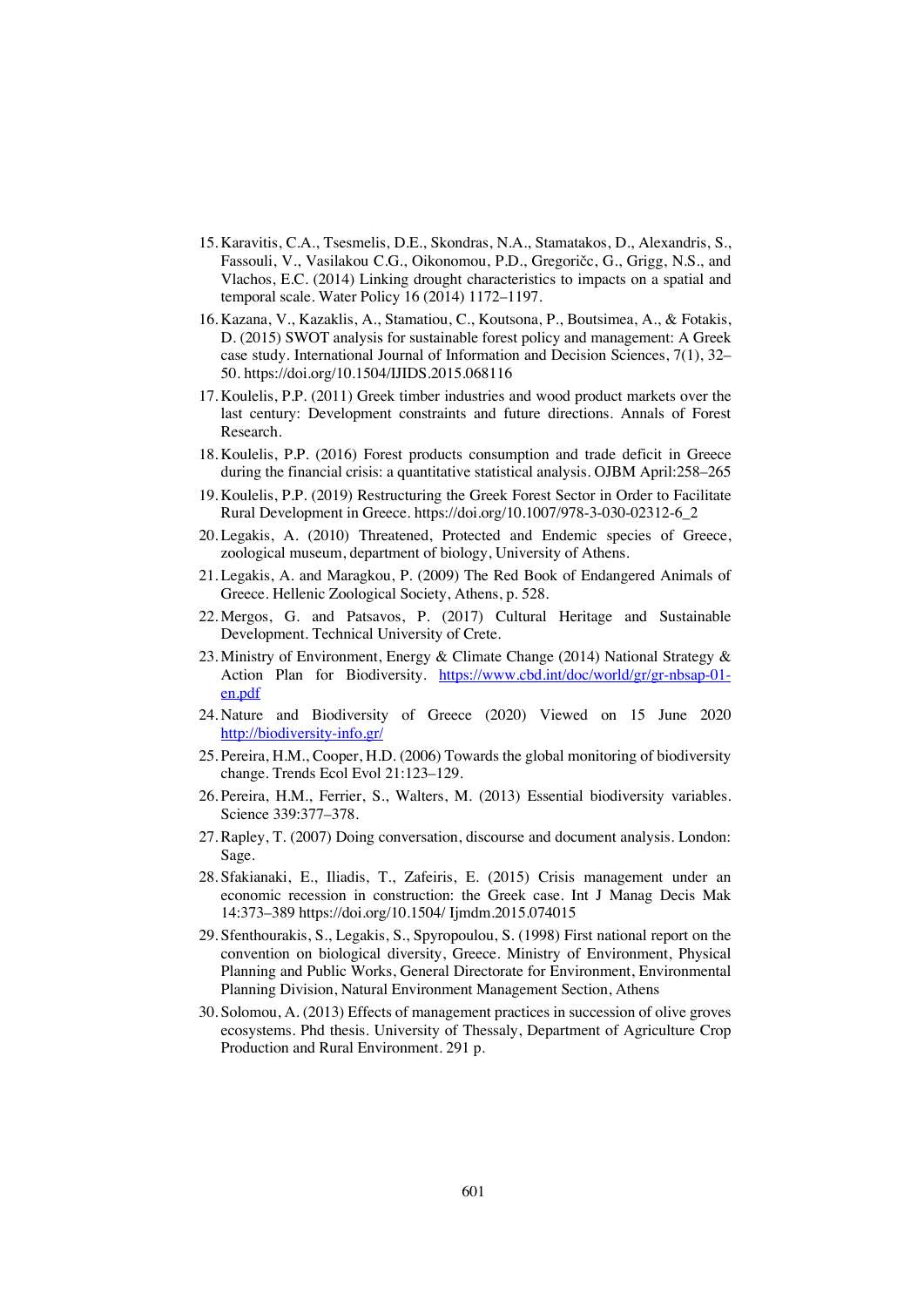- 31. Solomou, A., Karetsos, G., Skoufogianni, E., Martinos, K., Sfouggaris, A. (2015) Assessment of Greek Forests Protection and Management. 10.1007/978-3-319- 20110-8\_10. in Zhelezov, G. (2015). Sustainable development in mountain regions: Southeastern Europe, second edition. Sustainable Development in Mountain Regions: Southeastern Europe, Second Edition, 1–404. https://doi.org/10.1007/978-3-319-20110-8
- 32. Solomou, A., Martinos, K., Skoufogianni, E., Danalatos, N. (2016) Medicinal and Aromatic Plants Diversity in Greece and Their Future Prospects: A Review. Agricultural Science 4, 9-20.
- 33. Solomou, A.D., Sfougaris, A. (2011) Comparing conventional and organic olive groves in central Greece: plant and bird diversity and abundance. Renewable Agriculture and Food Systems: 26(4); 297-316
- 34. Spanos, I., Meliadis, I., Platis, P., Mantzanas, K., Samara, T., Meliadis, M. (2015) Forest Land Ownership Change in Greece. COST Action FP1201 FACESMAP Country Report, European Forest Institute Central-East and South-East European Regional Office, Vienna. 31 pages. [Online publication]
- 35. Steffen, W., Broadgate, W., Deutsch, L., Gaffney, O., Ludwig, C. (2015) The trajectory of the Anthropocene: The great acceleration. The Anthropocene Review 2(1):81–98.
- 36. Tittensor, D.P., Walpole, M., Hill, S.L. (2014) A mid-term analysis of progress toward international biodiversity targets. Science 346:241–244.
- 37. UN (2019) Report of the Secretary-General on SDG Progress 2019 Special Edition. United Nations, New York 2019. Available at: https://sustainabledevelopment.un.org/content/documents/24978Report\_of\_the\_S G\_on\_SDG\_Progress\_2019.pdf
- 38. UN (2020) Global indicator framework for the Sustainable Development Goals and targets of the 2030 Agenda for Sustainable Development. Refinement 2020. Available at: https://unstats.un.org/sdgs/indicators/Global%20Indicator%20Framework%20aft er%202020%20review\_Eng.pdf
- 39. UN General Assembly (2015) Resolution Adopted by the General Assembly on 25 September 2015. Available at: http://www.un.org/ga/search/view\_doc.asp?symbol=A/RES/70/1&Lang=E (2015), Accessed Nov 2017 (New York)
- 40. UN General Assembly (2017) Resolution adopted by the General Assembly on 6 July 2017. Available at: https://undocs.org/A/RES/71/313
- 41. Voluntary National Review on the Implementation of the 2030 Agenda for Sustainable Development Greece I, July 2018. General Secretariat of the Government Office of Coordination, Institutional, International & European Affairs. ISBN: 978-618-80745-1-4. Available at: https://sustainabledevelopment.un.org/content/documents/19378Greece\_VNR\_Gr eece\_2018\_pdf\_FINAL\_140618.pdf
- 42. Wiersum, F., Elands, B., Hoogtra, M. (2005) Small Scale forest ownership across Europe: Characteristics and future potential. Small-scale Forestry 4(1), 1-19.